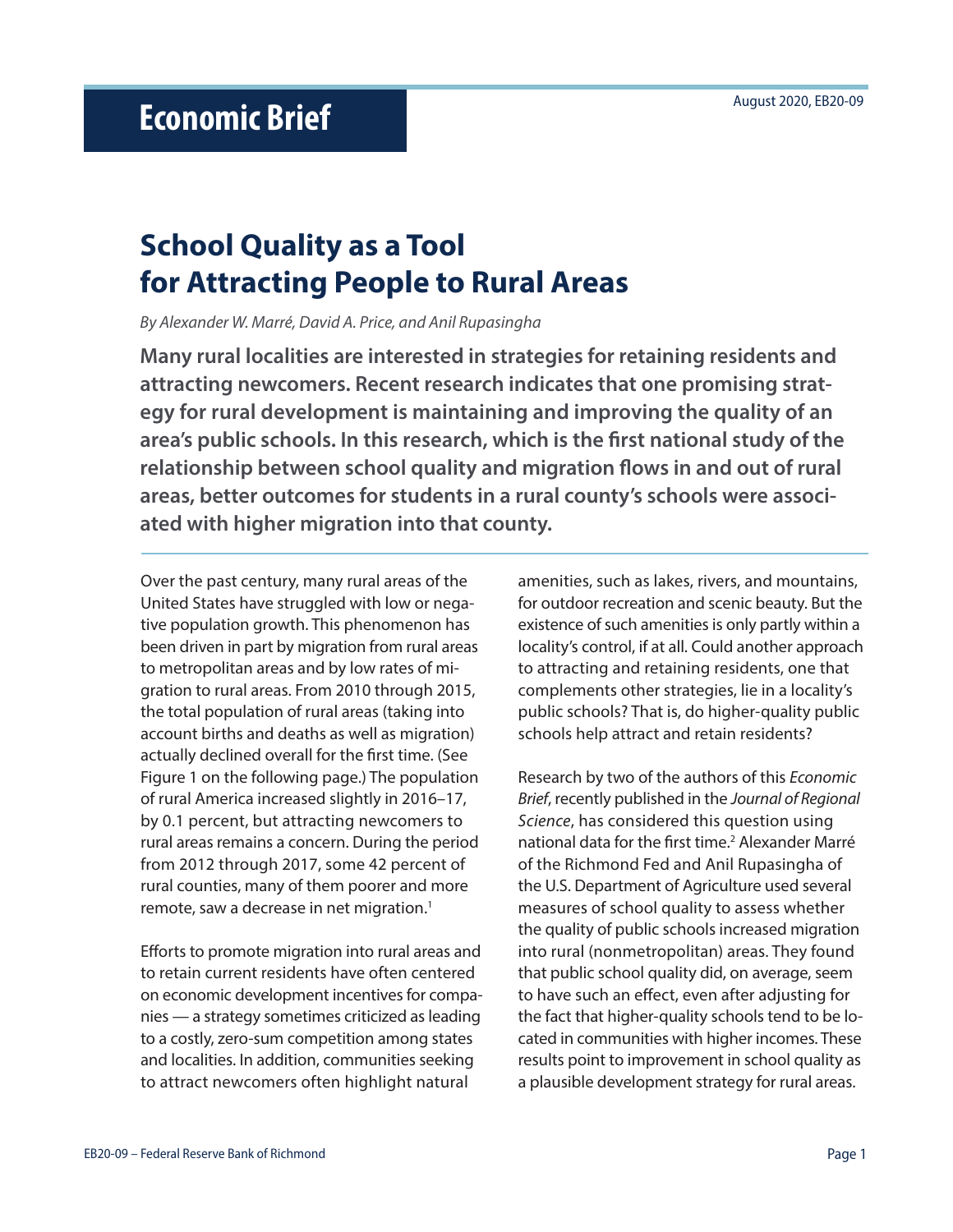### **Past Evidence on School Quality and Migration**

A number of earlier studies have looked at the effects of school quality on migration with respect to specific areas. For example, a 2006 study by Isaac Bayoh, Elena Irwin, and Timothy Haab of Ohio State University looked at the migrations of homeowners who moved among seventeen school districts in the Columbus, Ohio, area.<sup>3</sup> While factors such as taxes and commuting time played a role, the researchers found that the largest influence on decisions to move from the city school district to suburban (not necessarily rural) school districts was school quality. They estimated that a 1 percent increase in the measured quality of the city school district would increase the probability of a household choosing a city residence by 3.7 percent.

More recently, qualitative research has suggested that school quality is influential in the decision to relocate to a rural area. In a 2015 study by John Cromartie of the U.S. Department of Agriculture and Christiane

von Reichert and Ryan Arthun of the University of Montana, the researchers interviewed roughly 300 individuals who had gone to high school in remote rural counties, moved away, and then returned.<sup>4</sup> The interviews took place at the returnees' high school reunions. Respondents cited a number of reasons for returning to their former hometowns, including a slower pace of life, proximity to parents, and the perception that the communities were generally better places for raising children. A significant part of the latter perception was the belief that the schools were superior to those of the communities they had left.

As attendees at high school reunions are not a random sample, and as returnees to rural areas are not necessarily representative of all individuals who migrate there, the interviewees were probably not a representative sample of metropolitan-to-rural migrants. Nonetheless, their responses, as well as the results of local quantitative studies, invite closer study of school quality as a factor in rural relocation.





**Source:** U.S. Census Bureau, County Population Estimates

**Notes:** "Net natural increase" refers to population change from births and deaths. Nonmetropolitan (rural) or metropolitan (urban) status for each county is based on the 2013 metropolitan area definitions from the Office of Management and Budget.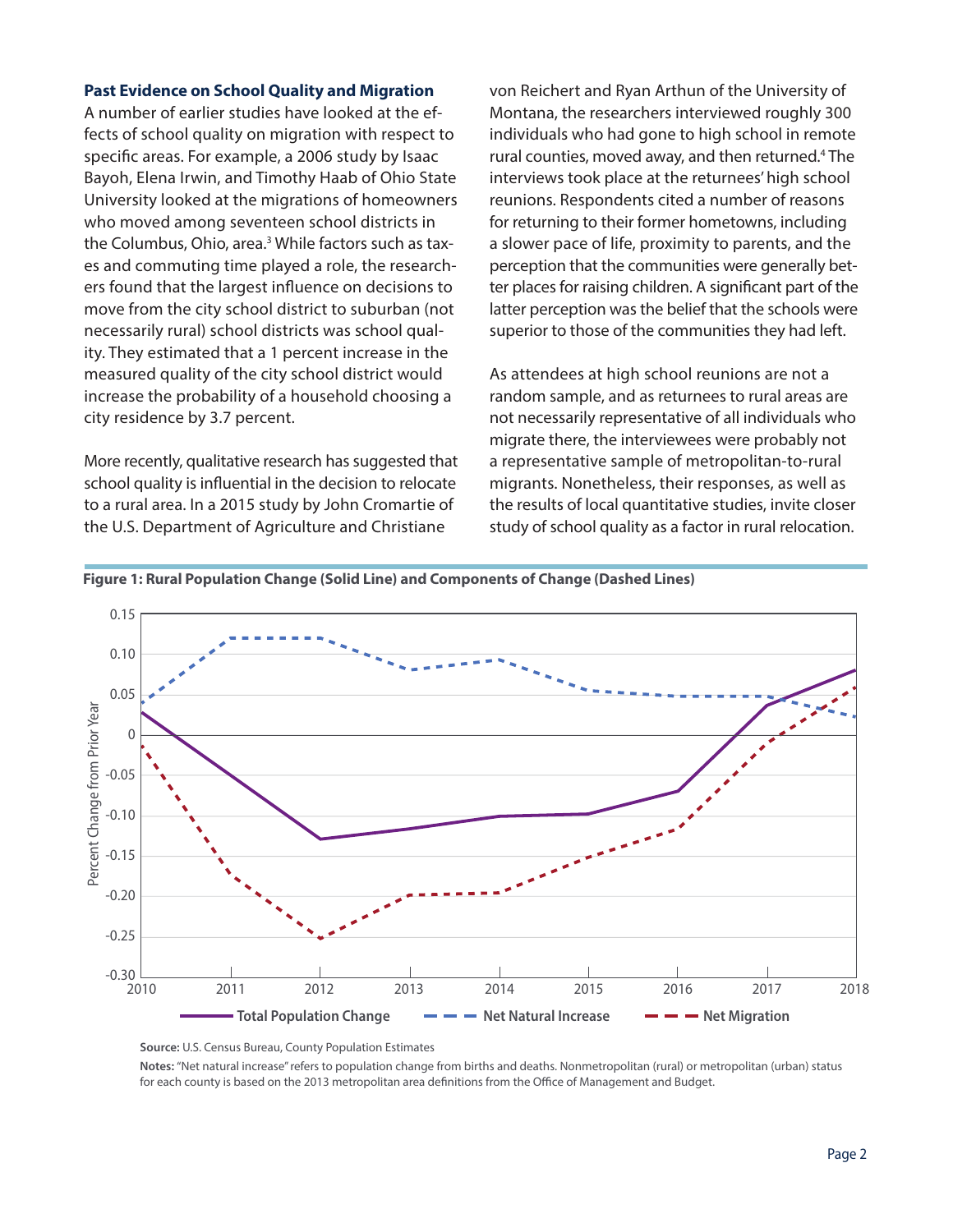## **Measuring School Quality**

Some past research related to school quality has used expenditures as a measure of quality. Spending, however, is only one input into the education process. Myriad other factors — such as teacher quality, curricular choices, pedagogy, and peers — may also shape outcomes. While some of those factors, such as teacher quality, might interact with spending, spending alone is an incomplete and possibly unreliable measure.

Instead of spending, Marré and Rupasingha used three more direct measures of quality. Two were based on student test scores in reading and math at the school district level, collected in the Global Report Card database of the George W. Bush Institute. The Global Report Card standardizes each district's scores to form comparisons across districts and states. Marré and Rupasingha aggregated the district-level scores into county-level scores. The third measure was high school dropout rates at the county level, measured as the share of the civilian population between the ages of sixteen and nineteen who do not have a high school diploma and are not enrolled in school, based on the 2000 census.<sup>5</sup>

To account for the fact that higher-quality schools are more likely to be located in areas with higher incomes, the researchers also created income-adjusted versions of the three measures using a technique pioneered by Raj Chetty and Nathaniel Hendren of Harvard University and Patrick Kline and Emmanuel Saez of the University of California, Berkeley. This technique regresses the counties' median household incomes on the given measure of school quality and treats the residuals of those regressions as measures of school quality stripped of income effects.<sup>6</sup>

## **Testing the Effects of School Quality**

To measure migration, Marré and Rupasingha used data on flows from metropolitan and rural counties into rural counties during 2005 through 2009 from the U.S. Census Bureau's American Community Survey. The data included both interstate and intrastate moves. Each data point represented the number of people moving from one metropolitan or rural

county to one rural county; the dataset was made up of more than six million such county pairs. (Because the study period includes the 2007–09 recession, the researchers separately checked the effect of the recession on migration rates and found that it had little effect.)

In addition to school quality and migration flows, the researchers' statistical model included each county's average wages, population density, job growth, an index of natural amenities, the percentage of the population over age sixty-four, local taxes per capita, local government spending per capita, unemployment, and median housing value. Their model also included the distance in miles between each pair of counties.

### **Results**

Marré and Rupasingha found that during the 2005– 09 period, the quality of public schools in rural counties affected migration to those counties: higherquality schools had a pull effect, while lower-quality ones were associated with fewer migrants. This finding held across the three measures of school quality — reading scores, math scores, and high school dropout rates. In particular, a 1 percent increase in the share of students rated as proficient in reading yielded a 1.8 percent increase in the expected number of migrants into a county; a 1 percent increase in the share of students rated as proficient in math yielded a 1.4 percent increase in the expected number of migrants; and a 1 percent increase in the measure of high school dropouts yielded a 1.7 percent reduction in the expected number of migrants.

When the income-adjusted measures of school quality were used, the magnitude of the effect on migration decreased modestly, but the effect remained statistically significant. The magnitude decreased from 1.8 percent to 1.5 percent for reading; from 1.4 percent to 1.1 percent for math; and from 1.7 percent to 1.4 percent for dropout rates. This implies that higher-quality schools tended to attract migrants regardless of whether the community was affluent.

The researchers also carried out separate statistical models for rural counties that are adjacent to met-